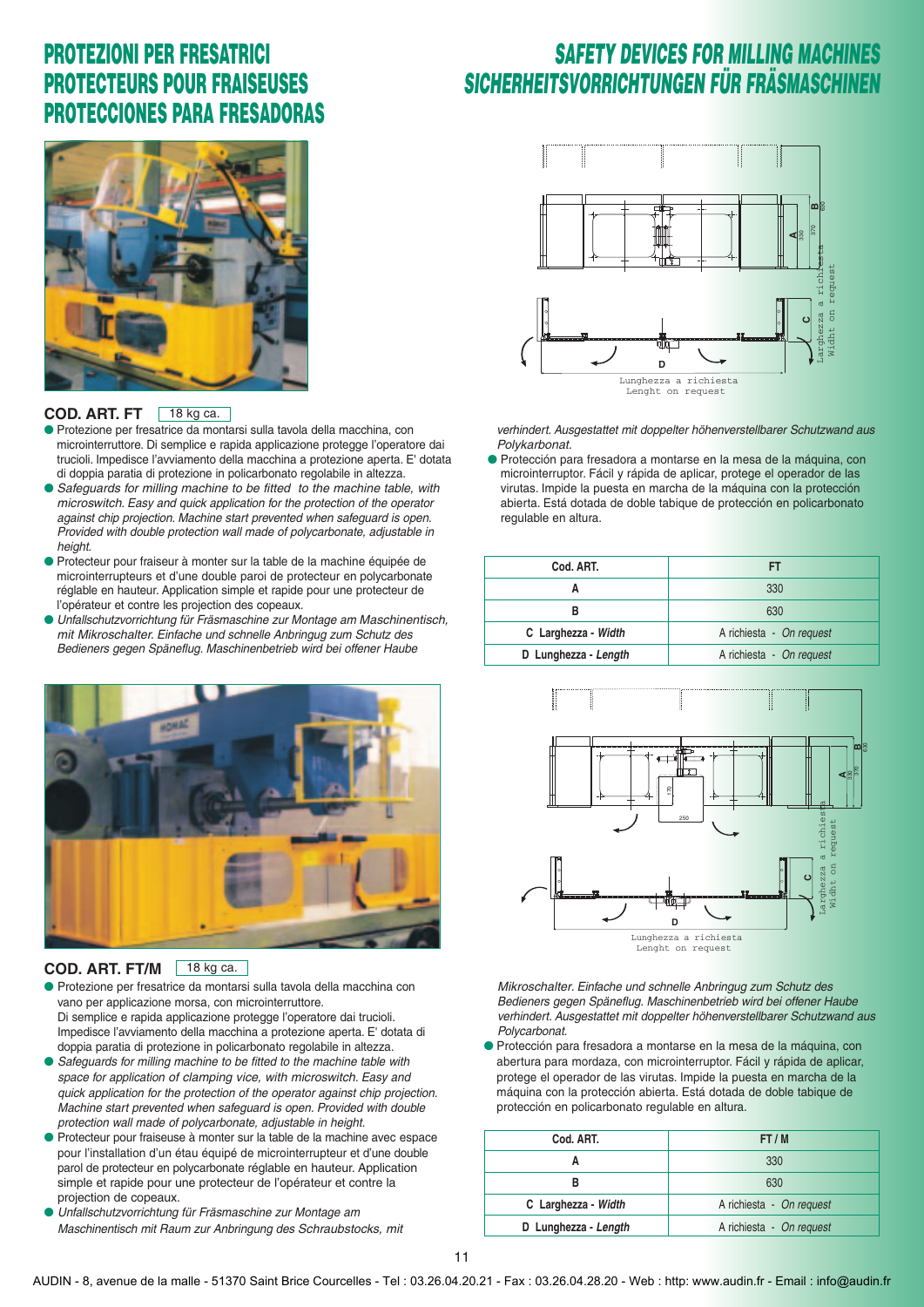### *SAFETY DEVICES FOR MILLING MACHINES SICHERHEITSVORRICHTUNGEN FÜR FRÄSMASCHINEN*



| Cod. ART. | FB/FBB<br>300 | FB/FBB<br>350 | FB/FBB<br>400 | FB/FBB<br>450 | FB/FBB<br>500 | FB/FBB<br>600 |
|-----------|---------------|---------------|---------------|---------------|---------------|---------------|
| Ø         | 300           | 350           | 400           | 450           | 500           | 600           |
| H mm      | 240           |               |               |               |               |               |



#### **COD. ART. FB**  $11$  kg ca.

- **●** Braccio senza bilanciatura con 2 micro di sicurezza. Disponibile con o senza luce (20 W) e
- fissaggio destro o sinistro. **●** Arm without balancing, provided with 2
- safety microswitches. Available with or without lamp (20 W) and right or left fixing.
- **●** Protecteur sans équilibration équipé de micro interrupteurs de sécurité. Disponible avec ou sans lampes (20W) et fixation du coté droit ou gauche.
- **●** Arm ohne Gewichtsausgleich, versehen mit 2 Sicherheitsmikroschaltern. Verfügbar mit bzw. ohne Leuchte (20W) und Rechts - oder Linksbefestigung
- Brazo sin abatimiento vertical con 2 microinterruptores de seguridad. Disponible con o sin luz (20 W) y fijación derecha o izquierda.

#### **COD. ART. FBB** 11 kg ca.

- **●** Protezione per fresatrice con triplo microinterruttore di sicurezza. Montata su braccio articolato, bilanciato e sostenuto da molla a gas con cupola in acciaio tubolare e policarbonato. Disponibile con o senza luce (20 W) e fissaggio destro o sinistro.
- Safeguards for milling machine having threefold Safety microswitch. Fitted to an articulated arm, balanced and kept in position by gas spring, with steel-pipe and polycarbonate hood. Available with or without lamp (20 W) and right or left fixing.
- **●** Protecteur pour fraiseuse avec triple micro interrupteurs de sécurité, équilibré par un verain à gaz avec coupole en tube d'acier et polycarbonate. Disponible avec ou sans lampe (20W) et fixation côté droit ou gauche.
- **●** Unfallschutzvorrichtung für Fräsmaschine durch dreifachen Sicherheitsmikroschalter. An Gelenkarm angebracht, durch Gasfeder ausgeglichen und gehalten, mit Haube aus Stahlrohren und Polykarbonat. Verfügbar mit bzw. ohne Leuchte (20W) und Rechts oder Linksbefestigung.
- **●** Protección para fresadora con triple microinterruptor de seguridad. Montada sobre brazo articulado, con abatimiento vertical y soportado por muelle de gas con cúpula de acero tubular y policarbonato. Disponible con o sin luz (20 W) y fijación derecha o izquierda.

AUDIN - 8, avenue de la malle - 51370 Saint Brice Courcelles - Tel : 03.26.04.20.21 - Fax : 03.26.04.28.20 - Web : http: www.audin.fr - Email : info@audin.fr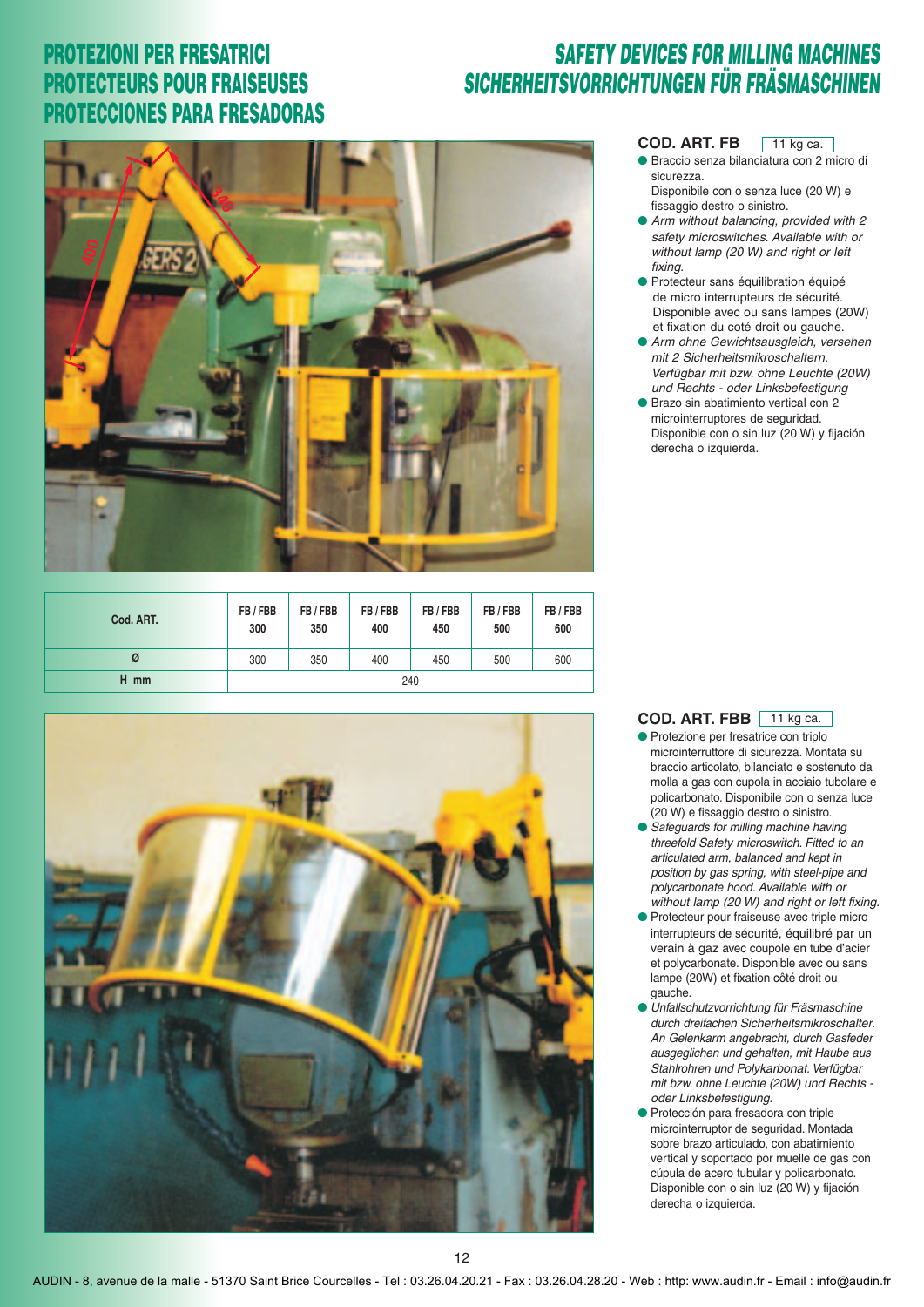#### *SAFETY DEVICES FOR MILLING MACHINES SICHERHEITSVORRICHTUNGEN FÜR FRÄSMASCHINEN*

**500**



#### **COD. ART. FA**  $11$  kg ca.

- **●** Braccio senza bilanciatura con 2 micro di sicurezza. Disponibile con o senza luce (20 W) e fissaggio destro o sinistro.
- Arm without balancing, provided with 2 safety microswitches. Available with or without lamp (20 W) and right or left fixing.
- **●** Protecteur sans équilibration, muni de deux micros interrupteurs de sécurité. Disponible avec ou sans lampe (20W) et fixation du coté droit ou gauche.
- **●** Arm ohne Gewichtsausgleich, versehen mit 2 Sicherheitsendschaltern. Verfügbar mit bzw. ohne Leuchte (20W) und Rechts -oder Linksbefestigung.
- Brazo sin abatimiento vertical con 2 microinterruptores de seguridad. Disponible con o sin luz (20 W) y fijación derecha o izquierda.

| Cod. ART. | 300 | FA / FAB   FA / FAB   FA / FAB   FA / FAB   FA / FAB   FA / FAB<br>350 | 400 | 450 | 500 | 600 |
|-----------|-----|------------------------------------------------------------------------|-----|-----|-----|-----|
| Ø         | 300 | 350                                                                    | 400 | 450 | 500 | 600 |
| H mm      | 240 |                                                                        |     |     |     |     |



 $11$  kg ca.

- **●** Protezione per fresatrice con triplo microinterruttore di sicurezza. Montato su braccio articolato con snodo in tubo di acciaio cromato, bilanciato e sostenuto da molla a gas. Disponibile con o senza luce (20 W) e fissaggio destro o sinistro.
- Safeguard for milling machine having threefold safety micro-switch. Fitted to an articulated arm, with articulation of chromeplated steel pipe, balanced and kept in position by gas-spring. Available with or without lamp (20 W) and right or left fixing.
- **●** Protecteur pour fraiseuse avec triple micro interrupteurs de sécurité et articulation en tubes d'acier chromé equilibré par un vérin à gaz. Disponible avec ou sans lampe (20W) et fixation du coté droit ou gauche.
- **●** Unfallschutzvorrichtung für Fräsmaschine, mit dreifachem Sicherheitsendschalter. An Gelenkarm angebracht, mit Gelenk aus verchromten Rohr, durch Gasfeder ausgewogen und gehalten.Verfügbar mit bzw. ohne Leuchte (20W) und Rechts -oder Linksbefestigung.
- **●** Protección para fresadora con triple microinterruptor de seguridad. Montada sobre brazo con articulación en tubo de acero cromado, con abatimiento vertical y soportado por muelle de gas. Disponible con o sin luz (20 W) y fijación derecha o izquierda.



13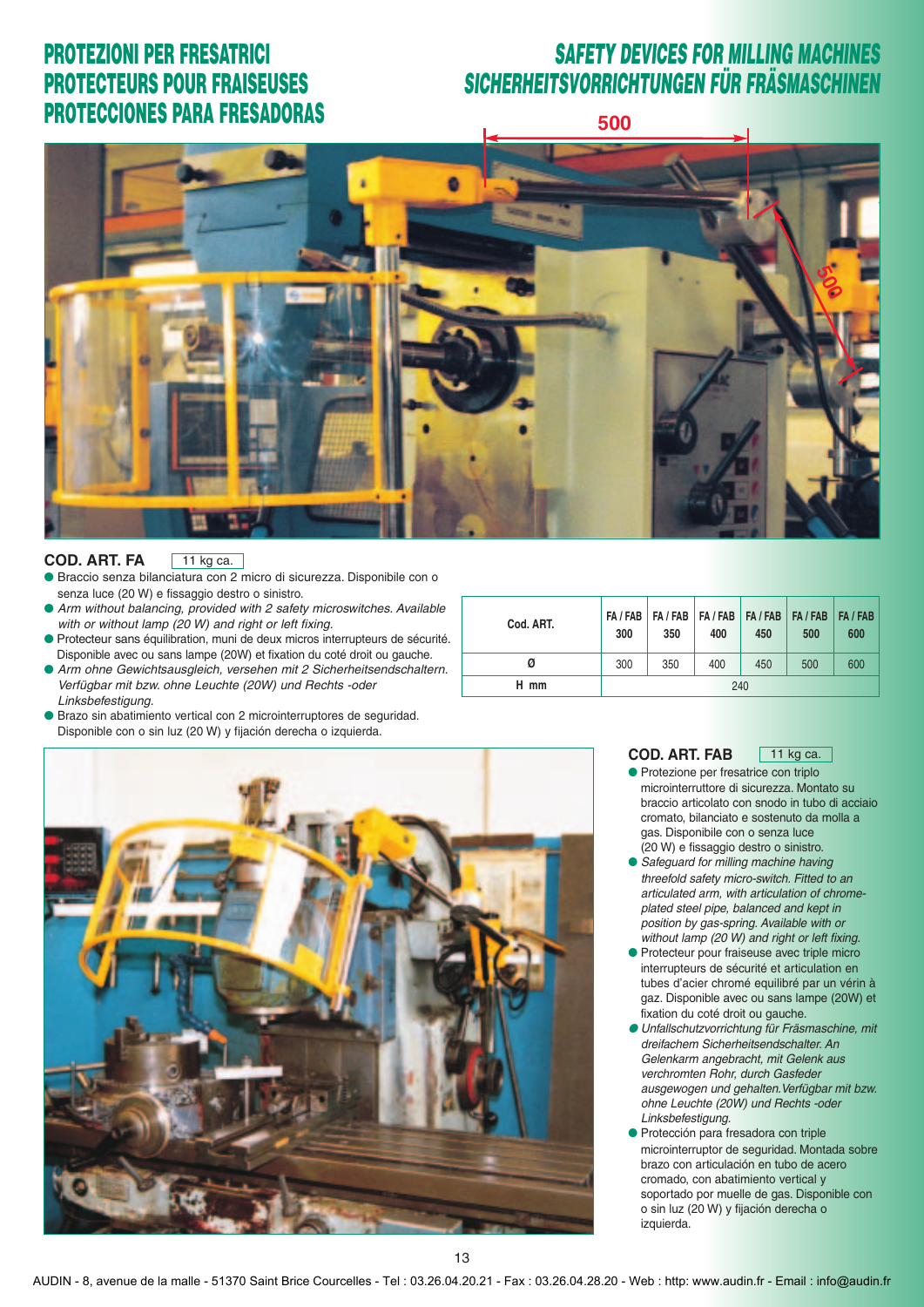#### *SAFETY DEVICES FOR MILLING MACHINES SICHERHEITSVORRICHTUNGEN FÜR FRÄSMASCHINEN*



#### **COD. ART. BF** 14 kg ca.

- **Braccio senza bilanciatura con due microinterruttori di sicurezza.** Schermo in acciaio e policarbonato o vetro stratificato. Disponibile con o senza luce (20 W) e fissaggio destro o sinistro.
- **●** Arm without balancing, provided with two safety microswitches, screen made of steel and Polycarbonate or laminated glass. Available with or without lamp (20 W) and right or left fixing.
- **●** Protecteur sans équilibration équipé de deux micros interrupteurs de sécurité. Ecran de protecteur en acier et en polycarbonate ou stratiflées. Disponible avec ou sans lampes (20W) fixation du coté droit ou gauche. **●** Arm ohne Auswuchtausgleich, ausgestattet mit zwei
- Sicherheitsendschaltern, Schutzhaube aus Stahl und Polykarbonat oder Schichtglas. Verfügbar mit bzw. ohne Leuchte (20 W) und Rechts -oder Linksbefestigung.
- Brazo sin abatimiento vertical con dos microinterruptores de seguridad. Pantalla en acero y policarbonato o vidrio estratificado Disponible con o sin luz (20 W) y fijación derecha o izquierda.



SCHERMO PER MOD. BF/BBF





#### **COD. ART. BBF** 15 kg ca.

- Protezione per fresatrice con triplo microinterruttore di sicurezza. Montata su braccio articolato, bilanciato e sostentato da molla a gas con schermo in acciaio e 450 policarbonato o vetro stratificato. Disponibile con o senza luce (20 W) e fissaggio destro o sinistro.
- **●** Safeguard for milling machines with threefold safety microswitch, mounted on articulated arm, balanced and supported on gas spring, with screen made of steel and Polycarbonate or laminated glass. Available with or without lamp (20 W) and right or left fixing. 250 250
	- **●** Protecteur pour fraiseuse avec triple micro interrupteurs de sécurité monté sur bras articulé équilibré par un vérin à gaz avec écran en tôle d'acier et polycarbonate ou en verre stratifié. Disponible avec ou sans lampes (20W). fixation du coté droit ou gauche.
	- **●** Schutzhaube für Fräsmaschinen mit dreifachem Sicherheitsmikroschalter, montiert an Schwenkarm, Wuchtausgleich und mit Gasfeder ausgestattet, Schutzhaube aus Stahl und Polykarbonat oder Schichtglas. Verfügbar mit bzw. ohne Leuchte (20W) und Rechts -oder Linksbefestigung.
	- **●** Protección para fresadora con triple microinterruptor de seguridad. Montada sobre brazo articulado, con abatimiento vertical y soportado por muelle de gas con pantalla en acero y policarbonato o vidrio estratificado. Disponible con o sin luz (20 W) y fijación derecha o izquierda.
- AUDIN 8, avenue de la malle 51370 Saint Brice Courcelles Tel : 03.26.04.20.21 Fax : 03.26.04.28.20 Web : http: www.audin.fr Email : info@audin.fr

14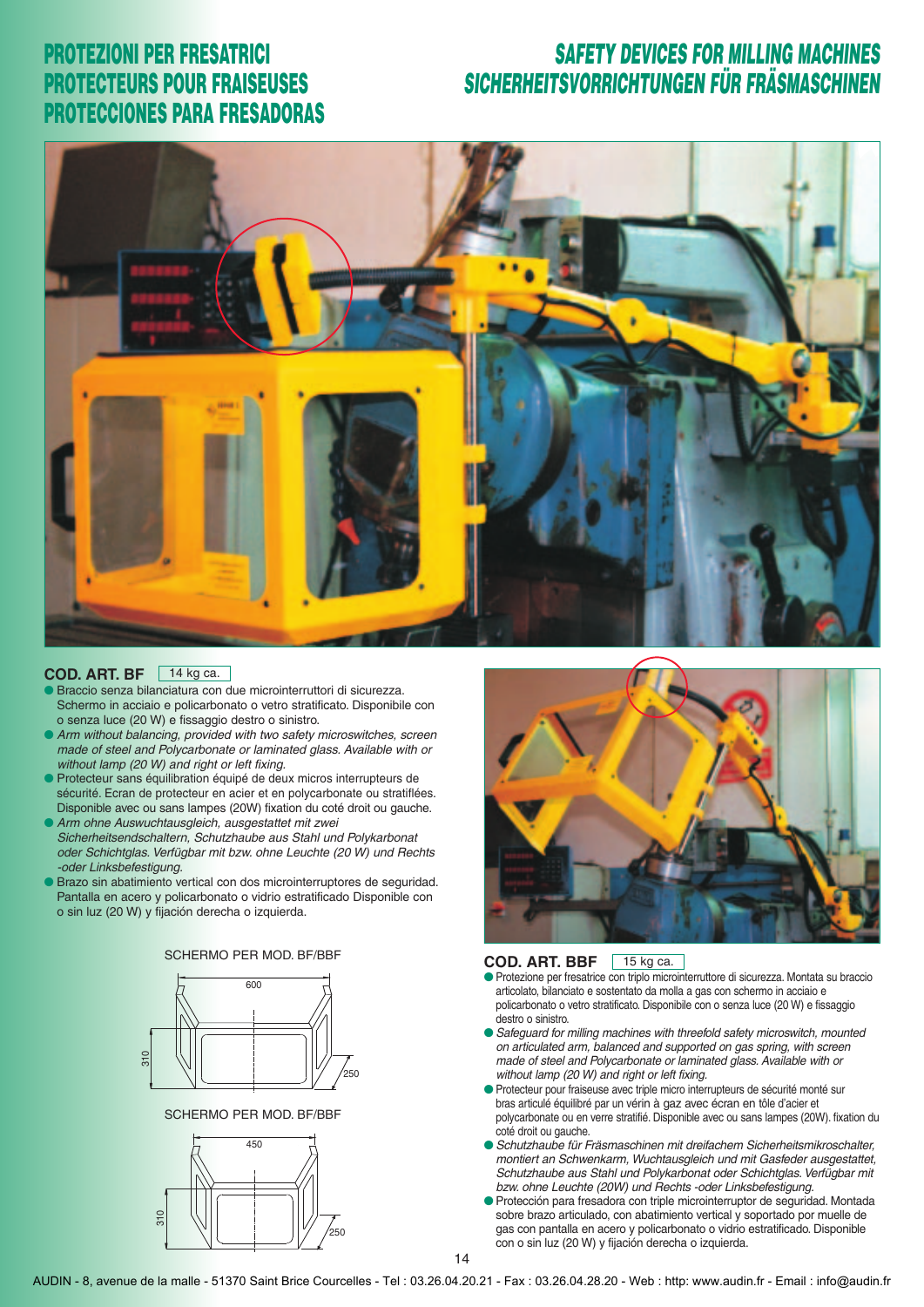### *SAFETY DEVICES FOR MILLING MACHINES SICHERHEITSVORRICHTUNGEN FÜR FRÄSMASCHINEN*



#### **COD. ART. AF** 14 kg ca.

- **●** Braccio senza bilanciatura con due microinterruttori di sicurezza. Schermo in acciaio e policarbonato o vetro stratificato. Disponibile con o senza luce (20 W) e fissaggio destro o sinistro.
- **●** Arm without balancing, provided with two safety microswitches, screen made of steel and Polycarbonate or laminated glass. Available with or without lamp (20 W) and right or left fixing.
- **●** Protecteur sans équilibration équipée de deux micros interrupteurs de sécurité, écran de protecteur en acier et polycarbonate ou verre stratifiée. Disponible avec ou sans lampes (20W), fixation du coté droit ou gauche.
- **●** Arm ohne Auswuchtausgleich, ausgestattet mit zwei Sicherheitsendschaltern, Schutzhaube aus Stahl und Polykarbonat oder Schichtglas. Verfügbar mit bzw. ohne Leuchte (20 W) und Rechts -oder Linksbefestigung.
- **●** Brazo sin abatimiento vertical con dos microinterruptores de seguridad. Pantalla en acero y policarbonato o vidrio estratificado. Disponible con o sin luz (20 W) y fijación derecha o izquierda.





#### SCHERMO PER MOD. AF/BAF





#### **COD. ART. BAF** 15 kg ca.

- **●** Protezione per fresatrice con triplo microinterruttore di sicurezza. Montato su braccio articolato con snodo in tubo di acciaio, bilanciato e sostenuto da molla a gas. Schermo in acciaio e policarbonato o vetro stratificato. Disponibile con o senza luce (20 W) e fissaggio destro o sinistro.
- **●** Safeguard for milling machines with threefold safety microswitch, mounted on articulated arm, with steel tube articulation, balanced and supported on 250 250 gas spring, with screen made of steel and Polycarbonate or laminated glass. Available with or without lamp (20 W) and right or left fixing.
	- **●** Protecteur pour fraiseuse avec triple micro interrupteurs monté sur bras articulé en tube d'acier, équilibré par un vérin à gaz avec écran en tôle et polycarbonate ou verre stratiflé. Disponible avec ou sans lampes (20W), fixation du coté droit ou gauche.
	- Schutzhaube für Fräsmaschinen mit dreifachem Endschalter, montiert an Schwenkarm, Gelenk aus Stahlrohr, Wuchtausgleich und mit Gasfeder ausgestattet, Schutzhaube aus Stahl und Polykarbonat oder Schichtglas. Verfügbar mit bzw. ohne Leuchte (20 W) und Rechts - oder Linksbefestigung.
	- **●** Protección para fresadora con triple microinterruptor de seguridad. Montada sobre brazo con articulación en tubo de acero, con abatimiento vertical y soportado por muelle de gas. Pantalla en acero y policarbonato o vidrio estratificado. Disponible con o sin luz (20 W) y fijación derecha o izquierda.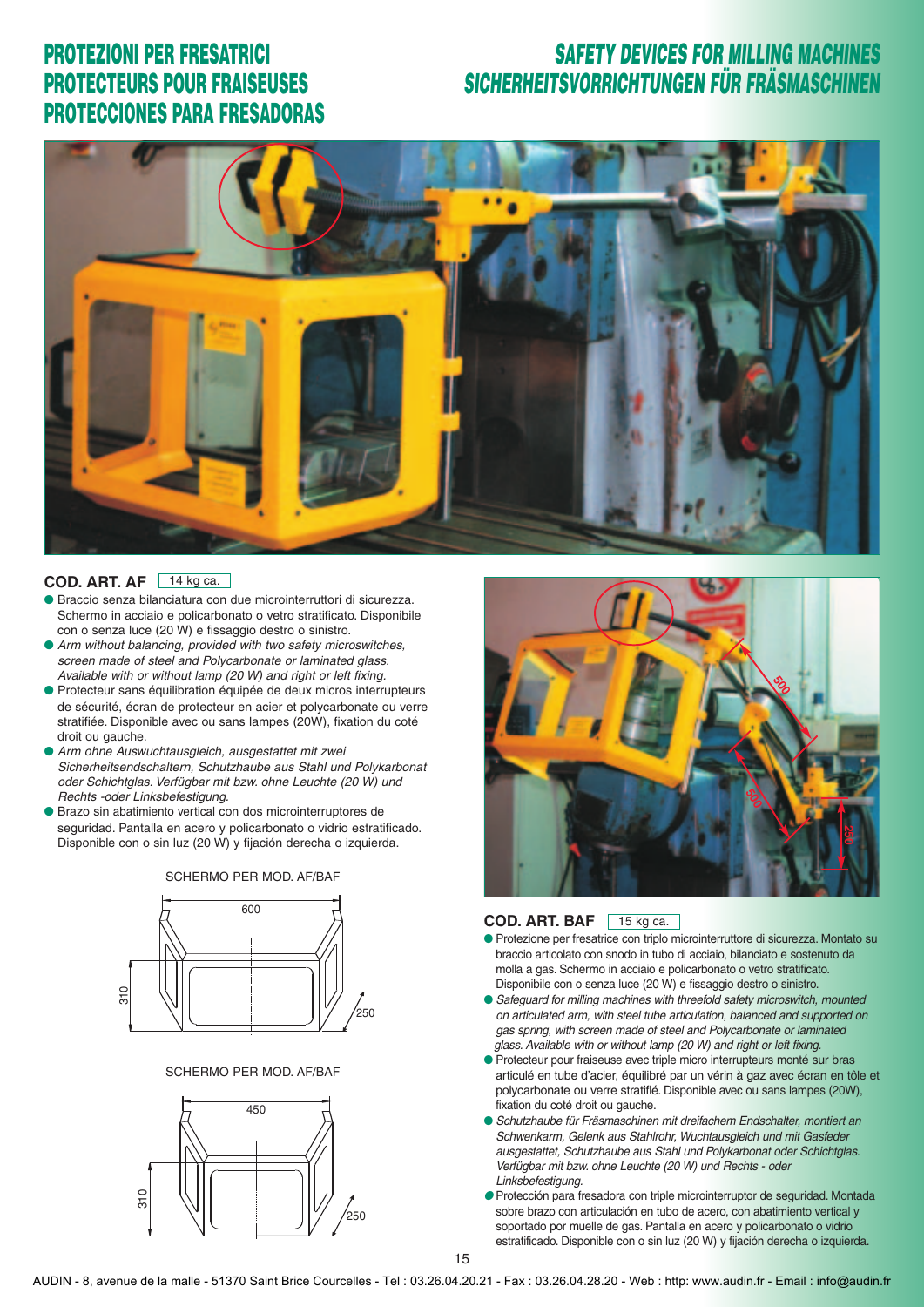

### *SAFETY DEVICES FOR MILLING MACHINES SICHERHEITSVORRICHTUNGEN FÜR FRÄSMASCHINEN*

#### **COD. ART. TA** 30 kg ca.

- **●** Protezione per fresatrice a banco fisso con microinterruttore da montarsi sulla tavola della macchina. Struttura in acciaio con schermi trasparenti antiurto. Misure: lunghezza e larghezza a richiesta, altezza 300-400-500 mm.
- **●** Safeguard for bed-type milling machine with microswitch, to be fitted to the machine table. Steel frame with shockproof transparent screens. Dimensions: length and width on request; height 300-400-500 mm.
- **●** Protecteur pour fraiseuse à banc fixe, avec micro interrupteurs à monter sur la table de la machine. Chàssis en acler muni d'ecrans transparents résistants aux chocs Dimensions sur mesure.
- **●** Unfallschutzvorrichtung für Bettfräsmaschine mit Mikroschalter, zur Anbringung am Maschinentisch. Rahmen aus Stahl mit durchsichtigen schlagfesten Schutzscheiben. Abmessungen: Länge und Breite auf Anfrage; Höhe 300-400-500 mm.
- **●** Protección para fresadora, con microinterruptor a montarse en la mesa de la máquina. Estructura en acero con pantallas transparentes resistentes a los golpes. Medidas: longitud y anchura bajo petición, altura 300-400-500 mm.



#### **COD. ART. FV** 40 kg ca.

- **●** Protezione integrale per fresatrice, tipo scorrevole in senso verticale. Realizzata con struttura in tubolare e schermi in policarbonato. I pannelli laterali sono scorrevoli e posizionabili. Completa di impianto di microinterruttore che blocca il funzionamento della macchina a protezione aperta.
- E' disponibile nelle dimensioni da 700 a 2000 mm.
- **●** Integral safety enclosure sliding vertically for milling machine. Made of pipe structure and polycarbonate screens. Side panels slide and can be positioned. Complete with microswitch system which stops the machine when safeguards are open. Available in sizes from 700 to 2000 mm.
- **●** Protecteur intégrale pour fraiseuse glissante verticalement réalisée avec châssis tubulaires et écran en polycarbonate. Les panneaux latéraux sont glissants et positionnable et équipé de micro interrupteurs de sécurité.
- **●** Integrale Schutzabdeckungen zum vertikalen Verschieben, für Fräsmaschine. Hergestellt aus Stahlrohrrahmen und Polykarbonat-Scheibe. Seitenpaneele verschiebbar und positionierbar. Vollständig mit Mikroschaltersystem, der die Maschine zum Stillstand bringt, wenn die Schutzabdeckungen geöffnet werden. Verfügbar in den Größen von 700 bis 2000 mm.
- **●** Protección integral para fresadora, tipo corredera en sentido vertical. Realizada con estructura en tubos y pantallas en policarbonato. Los paneles laterales son correderos y posicionables. Completa de instalación de microinterruptor que bloquea el funcionamiento de la máquina con la protección abierta.